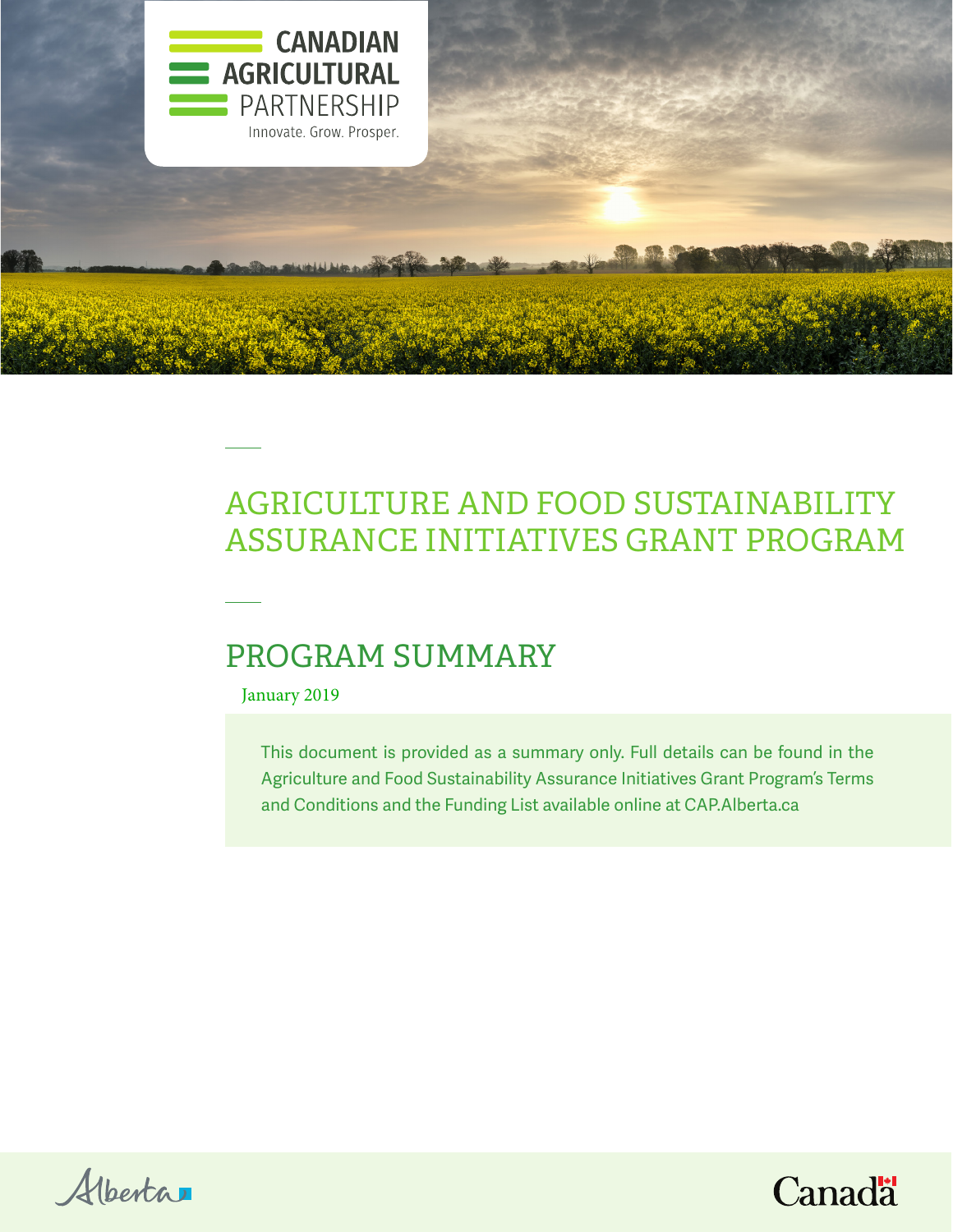#### PROGRAM OVERVIEW

The Agriculture and Food Sustainability Assurance Initiatives Program is a new program under the Public Trust Program theme funded through the Canadian Agricultural Partnership (CAP) which is in effect from April 2018 until March 2023. This program provides support to develop and enhance sustainability certification or assurance systems to demonstrate to the public the quality, safety and sustainability of products produced by farmers and food companies.

## PRIMARY FOCUS

The Agriculture and Food Sustainability Assurance Initiatives Program is intended to build public trust in agriculture by supporting the development and delivery of innovative, collaborative programs. Applicants are encouraged to design projects that:

- > Develop or enhance sustainability assurance systems
- > Increase knowledge, awareness, and participation by producers and food processors in industry sustainability assurance systems
- > Enhance producer and processor access to markets that require sustainably sourced product.

#### SECONDARY BENEFITS

Improve the public's understanding of agriculture and the food production system. Please note: Education activities directed solely at the general public (e.g. a non-agriculture audience) may qualify under the Public Trust: Public Agriculture Literacy Program. Please contact 310-farm (3276) or CAP.PublicTrust@gov.ab.ca if you need assistance determining under which program your project applies.

#### ANCILLARY FACTORS

- > Project impacts/effects on target audience:
	- > Projects that clearly define the target audience and how this project is relevant to that audience
	- > Projects that have a clear relevance to current or emerging agriculture issues and a direct connection between activities and measurable outcomes.
- > Collaboration and Partnership:
	- > Ideally, proposed projects will involve partnerships or collaboration with multiple organizations/ groups.
- > Longevity, Sustainability, and Maintenance:
	- > Projects that have a plan in place for ongoing updates or maintenance of the deliverables to ensure continued relevance after the project term. This plan should constitute minimal expense and be funded from NGO sources.
- > Reach/Scale of Effort:
	- > Projects that have an impact regionally or provincially and demographically (i.e. commodity/ commodities) and could be presented to a wider audience.